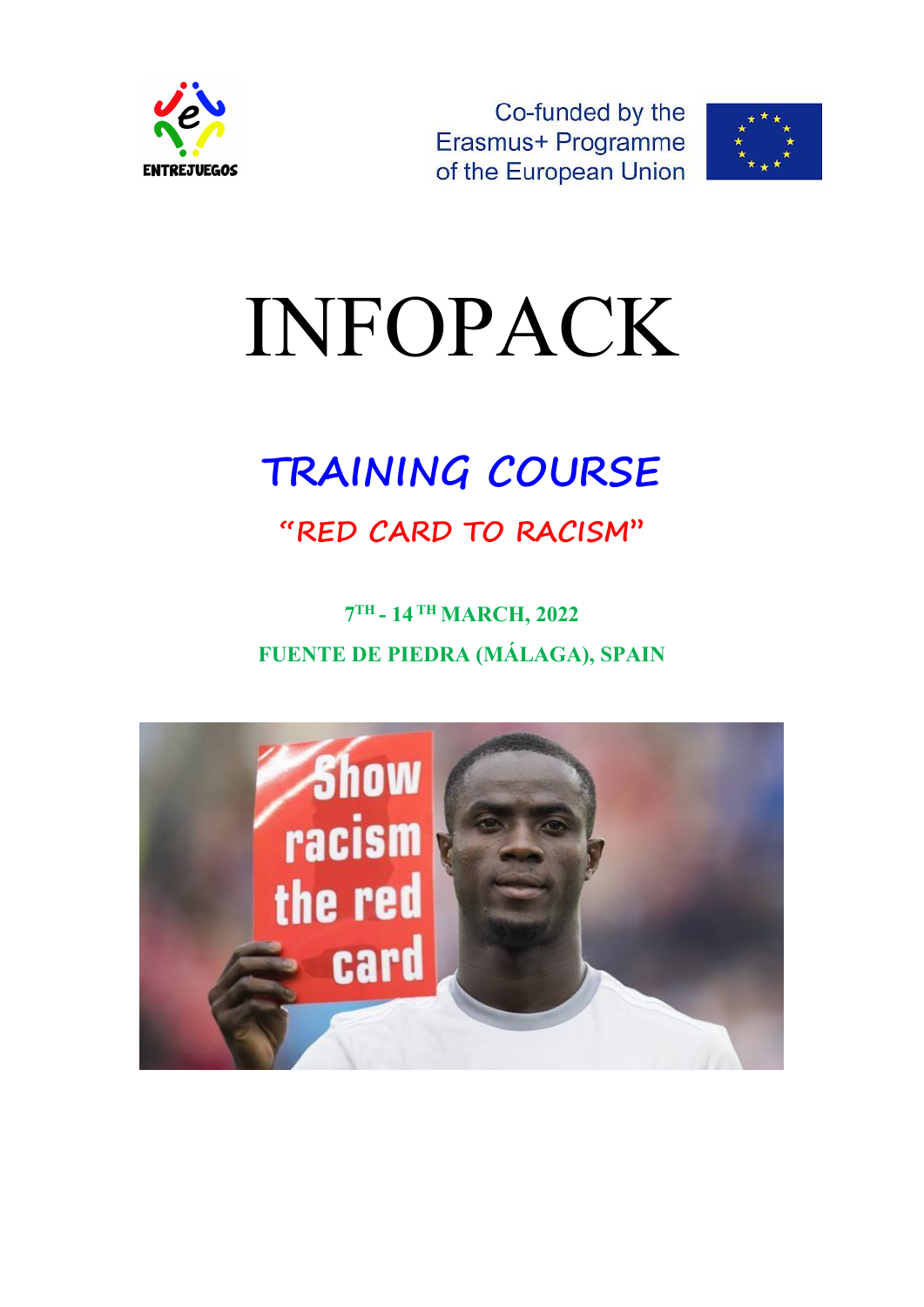#### **PROJECT DESCRIPTION**

Sport is deemed as a major tool within society thought to promote values as well as an element of integration and meeting in which there is no discrimination.

However, over the course of repeated weekends many racist commotions arise in sport events, mainly in football matches, reminding us of the amount of improvements needed to be done in order to curb those racist episodes in years to come.

The problem of racism in sport is a global problem, regardless of the number of cases in each country, as the responses to these events are usually the same. It seems therefore that there is still a great deal to be done towards a zero tolerance policy.

Although there have been several institutional responses in recent years on an European basis, such as the support from the European commission towards projects fighting racism within football ("FARE", "Action Week", "Fans United") and also from sport organisms like the UEFA and the FIFA, there are still ongoing practices of misdemeanour within football pitches all around the world.

In order to do so, all the parties, that is, players, referees, clubs, supporters, the media and governmental institutions are required to promote campaigns to raise public awareness in an effective way to curb discrimination and violence within sport events.

In addition, the fact that more and more people from different cultures live together in Europe makes it necessary to equip organisations with skills from non-formal education, methods and tools needed to work on cultural diversity and the inclusion of migrants and minority groups.

Thus, through this project we want to address issues such as discrimination and racism in sport and to provide youth workers, who work in sports associations and/or working in culturally mixed areas, of a toolkit for implementation with young people in their local communities.

The main objectives to be achieved with this project are the followings:

1. Identify all sorts of racism behaviours which may unfold in the world of sport events.

2. Promote initiatives and projects regarding penalties, prevention and education to tackle racism issues within sport.

3. Exchange experiences, good practices and methodological instruments bearing relation to fair play within sport.

4. Set up campaigns to raise awareness in order to fight racism within sport.

5. Create a network of associations committed to working out a plan to tackle the issue of racism in any given field that would lead to the development of future projects which will likewise promote the endeavour to battle against this type of discrimination.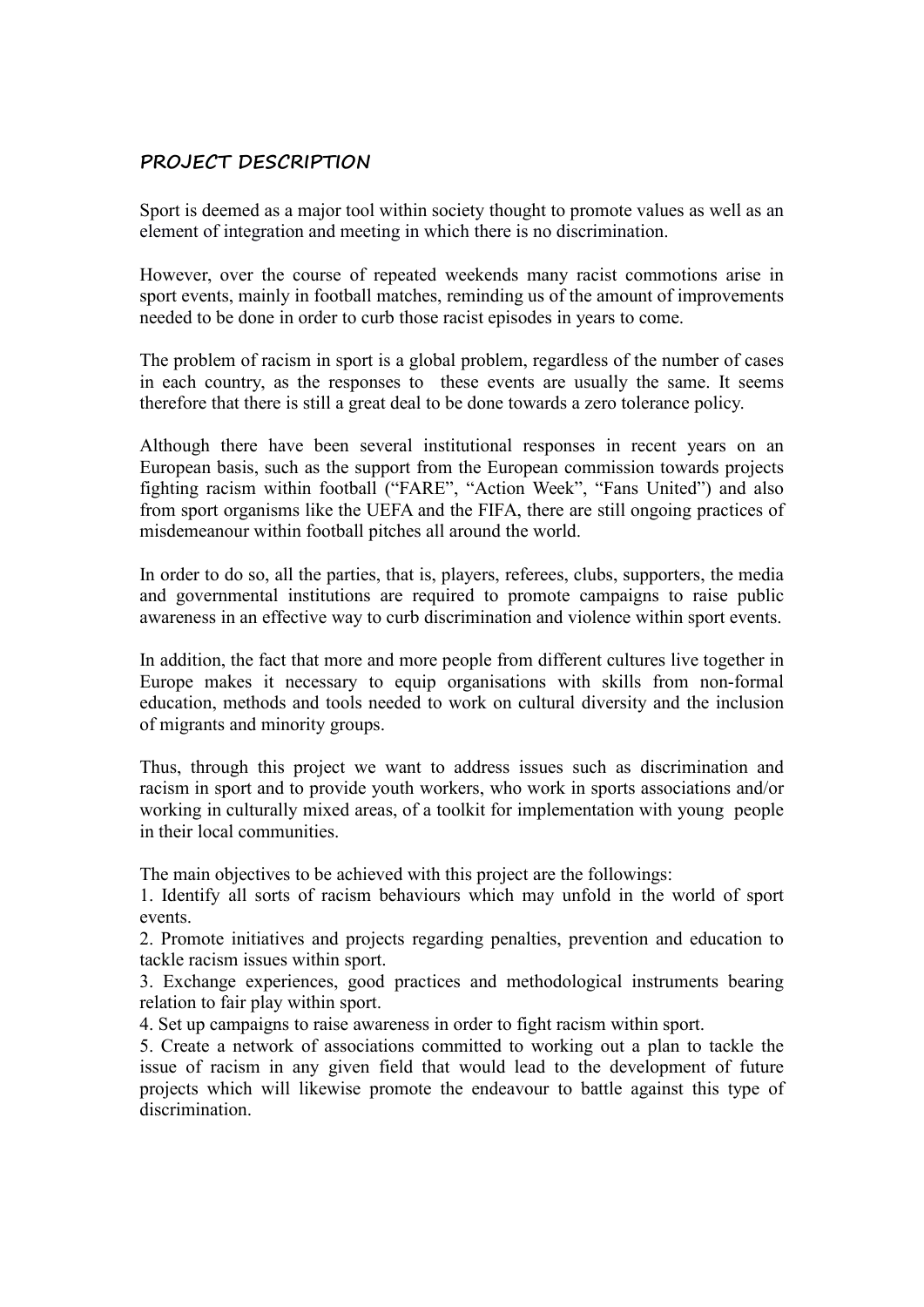#### **PROFILE OF PARTICIPANTS**

- The Training Course will be attended by 20 participants from 7 different countries: France, Spain, Romania, Turkey, Martinique, Portugal, Hungary and North Macedonia.

- Participants will be professionals experienced in this field, professionals who want to develop their knowledge in these specific topics, youth workers who are interested in or working on issues related to sport and interculturality. Also, participants who are in contact with young people in their associations or in their work, such as teachers, trainers, volunteers in organizations, etc.

- Gender balance in the selection of participants.

- The project will be based on the exchange of experiences and good practices, so we want a broad range of ages ranging from young to experienced professionals. Therefore, the minimum age to be able to participate will be 20 years old but we will not set an age limit.

- We will give the opportunity to participate to people with fewer opportunities for cultural and/or social reasons, either because they are a migrant, because they belong to an ethnic or national minority in their city or in the area in which they live (for example, people of African origin), for having suffered or faced any kind of ethnicracial discrimination or persons with of cultural inclusion.

- Basic knowledge of English.

#### **COUNTRIES INVOLVED**



#### **WORKING LANGUAGE**

The working language of the project will be **English**. Entrejuegos team also speaks

#### **Spanish, French** and **Romanian**.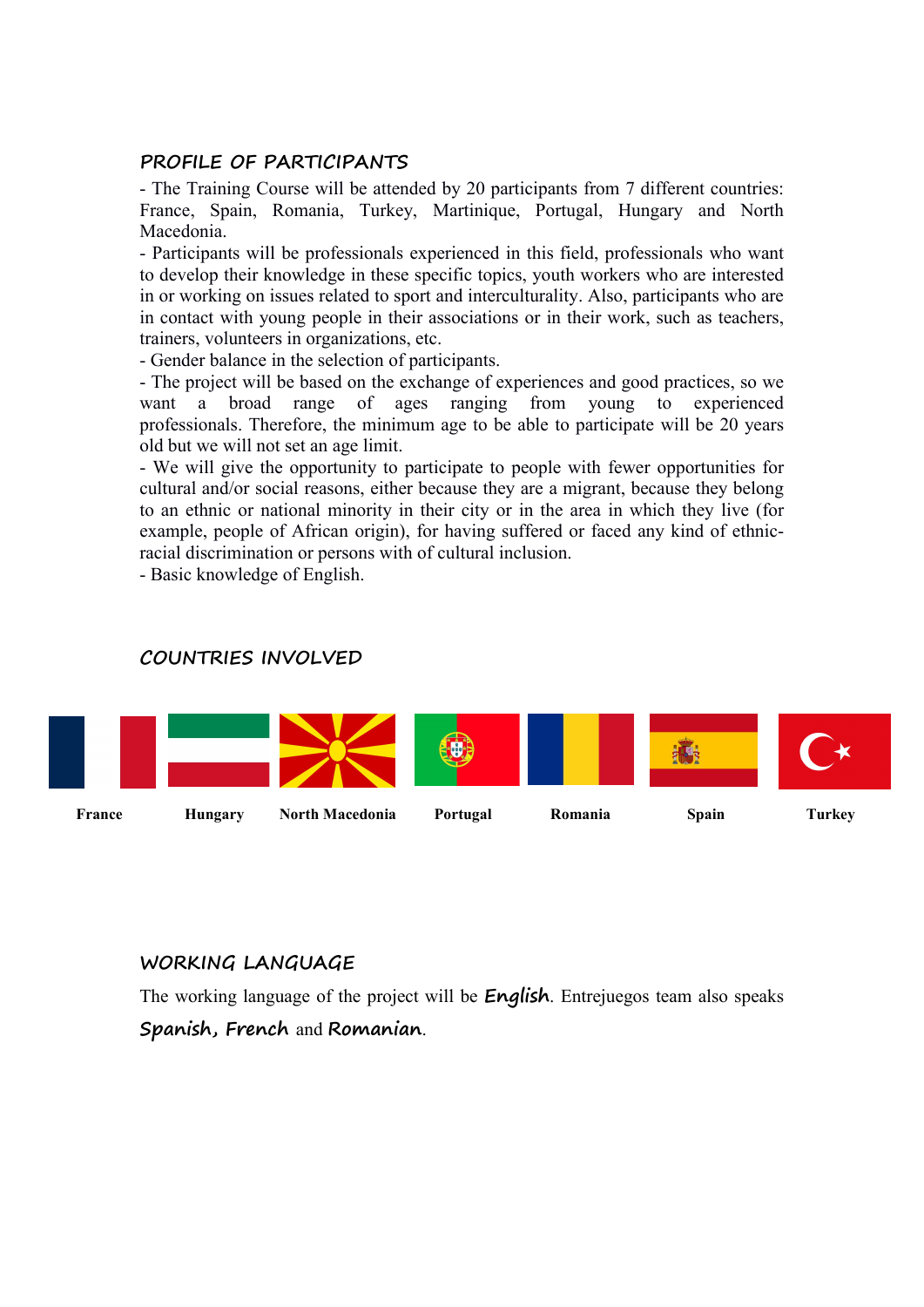#### **DATES**

- The participants should arrive on the 7th of March 2022 after lunch. The departure will take place on the 14th of March 2022 after breakfast.

- Please note that you cannot arrive later or leave earlier. According to Erasmus+ rules, you have the right to stay for 2 extra days, but the Erasmus+ programme do not provide funds for these 2 extra days. So if you plan to stay for 2 extra days, keep in mind that you will pay for accommodation and food out of your own pocket.

#### **VENUE**

The Training Course will take place in a cottage in Fuente de Piedra, a town in the province of Málaga, part of the autonomous community of Andalusia in southern Spain. The municipality is located approximately 19 km from Antequera and 73 km from the provincial capital of Málaga.

The small town is based in a dry basin amongst the Southern Spanish mountains and is most well known for the local *"Laguna de Fuente de Piedra"*, home to one of the largest populations of flamingoes in Europe. This is represented in the town by the summer celebration of the festival of ringing the Flamingo.

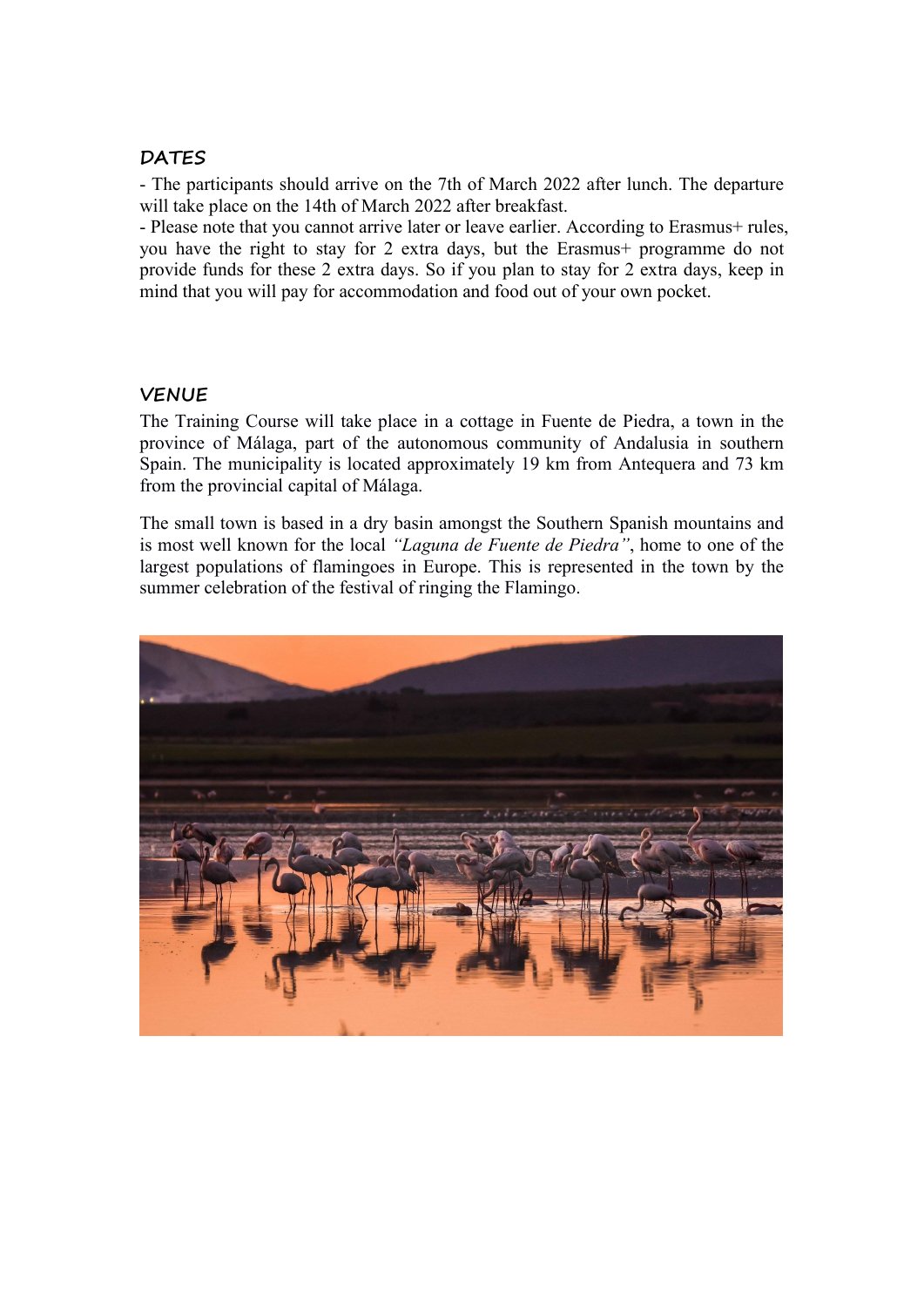#### **ACCESS/TRANSPORT**

#### INSTRUCTIONS TO ARRIVE TO FUENTE DE PIEDRA

#### **Málaga Airport (AGP):**

**- TRAIN:** Line C1 Málaga Airport- Málaga María Zambrano (Train station)

**- BUS:** Málaga Bus station - Fuente de Piedra (see attached schedule)

#### **<https://www.alsa.es/>**

| <b>Comfort</b>          |         |               |              | $ab^{\circ}$     |
|-------------------------|---------|---------------|--------------|------------------|
| Málaga                  |         | $\rightarrow$ |              | Fuente de Piedra |
| 14:00                   | $-22.5$ | 01:41 h       | Car or on    | 15:41            |
|                         |         | 7 Paradas     |              |                  |
| <b>SUPER FLEX</b>       |         |               |              | $8,14 \in$       |
| Puedes anular y cambiar |         |               |              |                  |
| <b>Comfort</b>          |         |               |              | 96 2             |
| Málaga                  |         | $\rightarrow$ |              | Fuente de Piedra |
| 16:00                   | 1.11    | 01:20h        | 1.0133333333 | 17:20            |
|                         |         | 3 Paradas     |              |                  |
| <b>SUPER FLEX</b>       |         |               |              | $8.14 \in$       |
| Puedes anular y cambiar |         |               |              |                  |
| <b>Comfort</b>          |         |               |              | 96 2             |
| Málaga                  |         | $\rightarrow$ |              | Fuente de Piedra |
| 19:00                   | 1.11    | 01:41 h       | 1.014141     | 20:41            |
|                         |         | 7 Paradas     |              |                  |
| <b>SUPER FLEX</b>       |         |               |              | 8,14€            |
| Puedes anular y cambiar |         |               |              |                  |

#### **TRAVEL COSTS AND REIMBURSEMENTS**

Travel costs will be covered, based on the country of participants, up to foreseen limits. Only the exact amount written on the ticket will be accepted. Please do not book tickets from travel agencies. Payments for luxury transportation options will not be made during the journeys. You should travel in economy class and take public transports.

We will refund you based on actual costs incurred and on presentation of:

- Invoice of the plane ticket.
- Boarding Pass with the clear mention of the passenger.
- All other transportation-related bills.

All refunding procedures will be done after the project and directly to your sending organisation, which is the official partner of the project.

**Please note! The tickets booked without our permission will not be reimbursed.**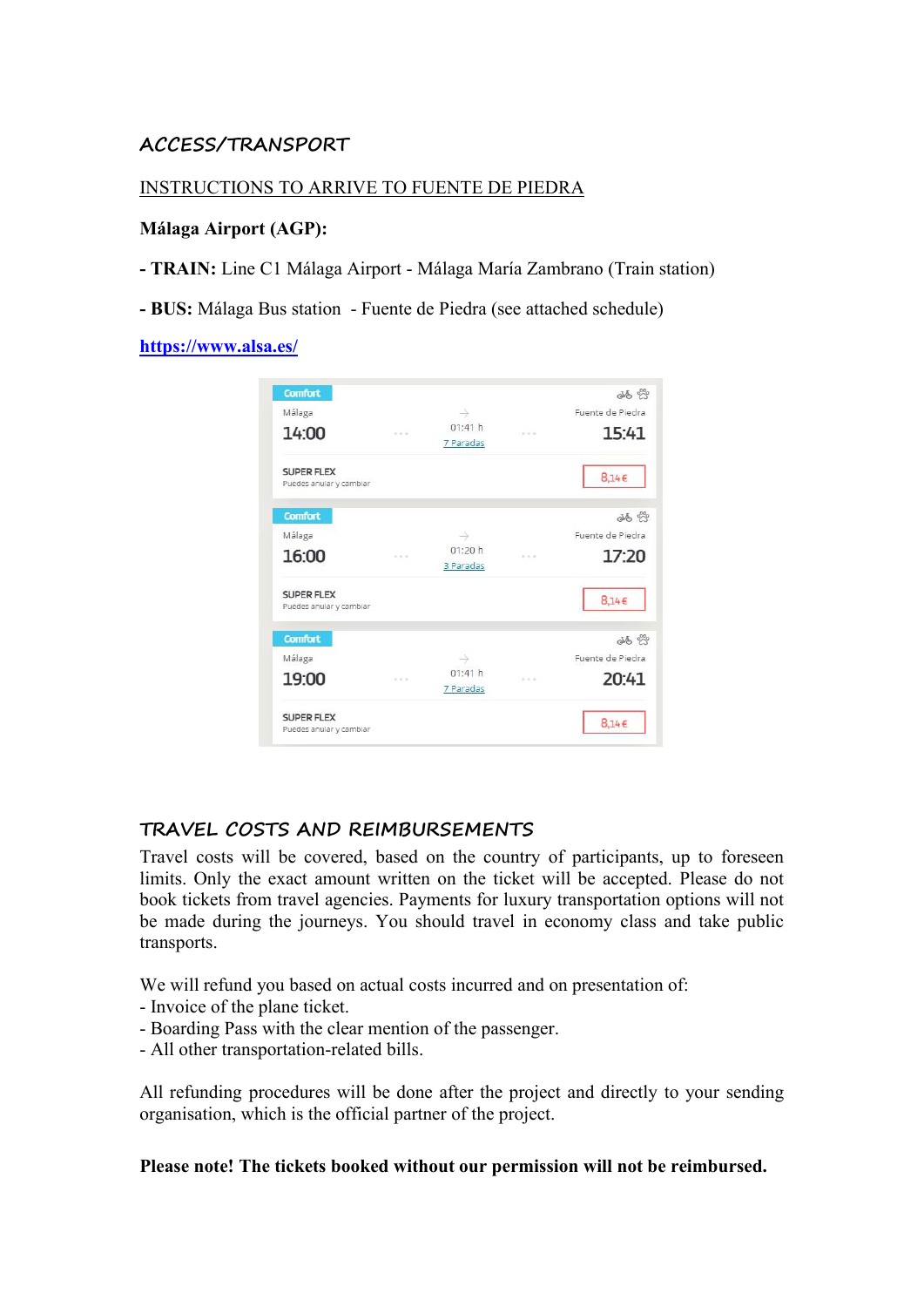| <b>Sending Association</b>            |                                                             | Country                          | <b>Means</b> of<br>transport | Package<br>per person | <b>Number of</b><br>participants |
|---------------------------------------|-------------------------------------------------------------|----------------------------------|------------------------------|-----------------------|----------------------------------|
| <b>ENTREJUEGOS</b>                    | <b>ENTREJUEGOS</b>                                          | <b>SPAIN</b>                     |                              | 0 <sup>ε</sup>        | $\mathbf{3}$                     |
| A D E M I                             | <b>ADEMI</b>                                                | <b>FRANCE</b>                    | Bus,<br>train,<br>flight     | 275€                  | $\mathbf{3}$                     |
|                                       | <b>SAREM</b>                                                | <b>TURKEY</b>                    | Bus,<br>train,<br>flight     | 530€                  | $\boldsymbol{2}$                 |
| D'ATLLEURS<br>เผ<br><b>D'ANTILLES</b> | <b>D'ANTILLES</b><br>$\boldsymbol{\&}$<br><b>D'AILLEURS</b> | <b>MARTINIQUE</b>                | Bus,<br>train,<br>flight     | 820€                  | $\boldsymbol{2}$                 |
| CARVALHAIS                            | <b>ADCS</b>                                                 | <b>PORTUGAL</b>                  | Bus,<br>train,<br>flight     | 275€                  | $\mathbf{3}$                     |
| <b>BAIS</b>                           | <b>BAIS</b>                                                 | <b>HUNGARY</b>                   | Bus,<br>train,<br>flight     | 360€                  | $\mathbf{3}$                     |
| војкиКакод<br>fakt of:                | <b>TAKT</b>                                                 | <b>NORTH</b><br><b>MACEDONIA</b> | Bus,<br>train,<br>flight     | 360€                  | $\boldsymbol{2}$                 |
| <b>A SCOUT</b>                        | <b>SCOUT</b><br><b>SOCIETY</b>                              | <b>ROMANIA</b>                   | Bus,<br>train,<br>flight     | 360€                  | $\overline{2}$                   |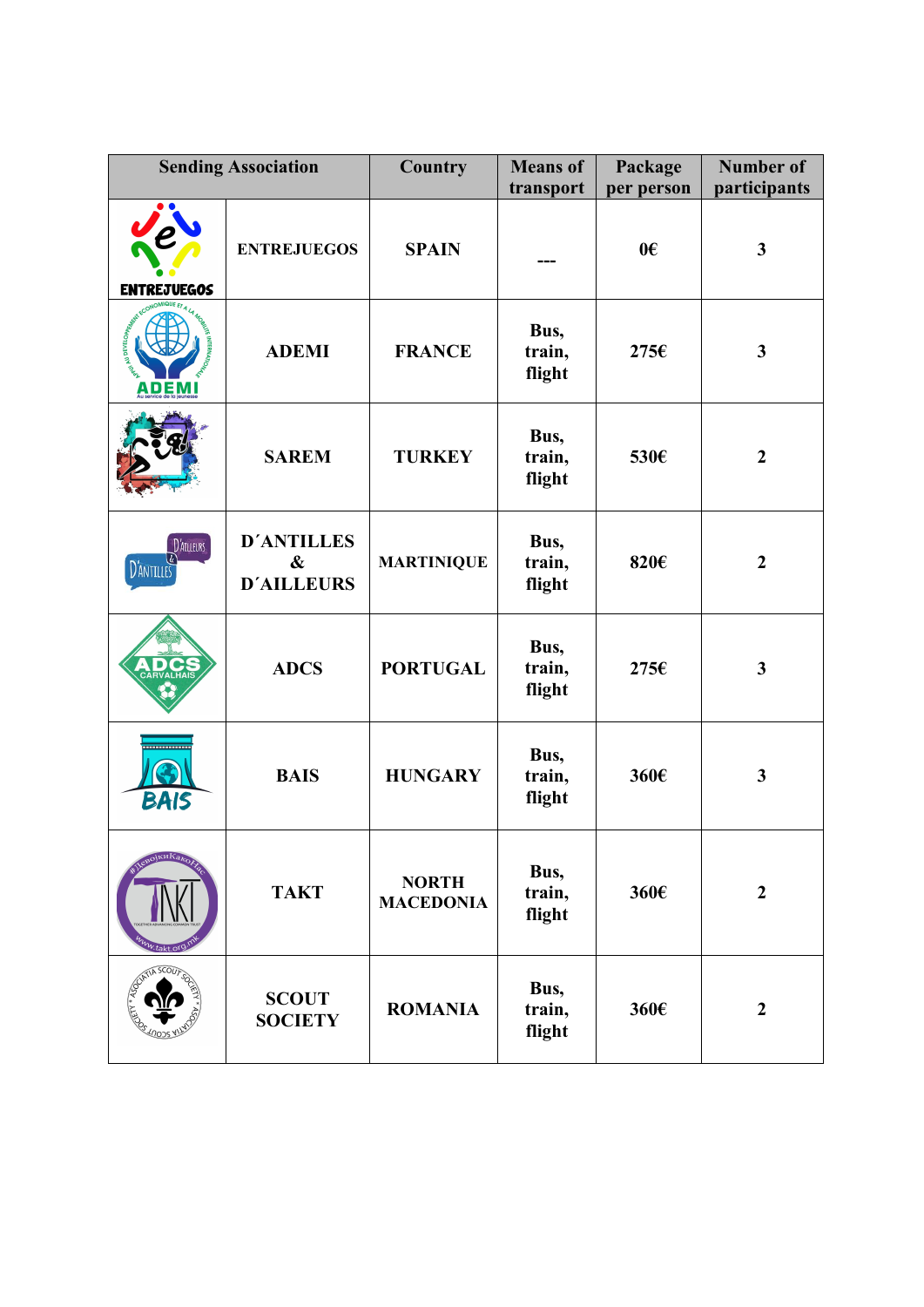#### **ACCOMODATION**

#### **Accommodation**

CASA RURAL AIRE C/ El Tomillo, 29 29520 - Fuente de Piedra (Málaga) **<https://www.casaruralairefp.com/>**

#### **FOOD**

The participants will be provided with three meals. You will have breakfast at the cottage. ENTREJUEGOS team will be in charge of lunch and dinner, as well as coffee breaks. Lunch and dinner will be delivered every day by our team at the time defined for it, at the cottage and in different bars and restaurants of the village. For the days of visits the participants will receive a picnic bag.

For any special food needs, allergies or diets, we would appreciate that you take your time to mention it on the application form that you received.

The participants will carry out some daily tasks as the dish washing. This task will be done by groups of 3 people, changing every day. The goal is to make of this moment a time of exchange and share. If this organization doesnot suit, you can talk to us, we will find another solution. A schedule will be proposed and displayed in the activity room.

#### **COVID–19**

The safety of the participants is our ultimate priority for this project. Having into consideration that the COVID–19 pandemic is still ongoing, Spain requires the following documents from all of the participants in order to join the project:

- Proof of vaccination or negative PCR test or antigen test result before the 48 hours of the flight.

- Participants will not be required to submit a negative PCR test result if they submit a document issued by the relevant country's official authorities stating that they have been vaccinated at least 14 days before the entrance to Spain and/or have had the disease and cured within the last 6 months.

#### **Only people who are vaccinated can participate in the project!!**

As we will be slowly approaching the dates of the project, we will be able to share new info about the COVID situation in our region.

All covid measures will be strictly implemented during accommodation and activities.